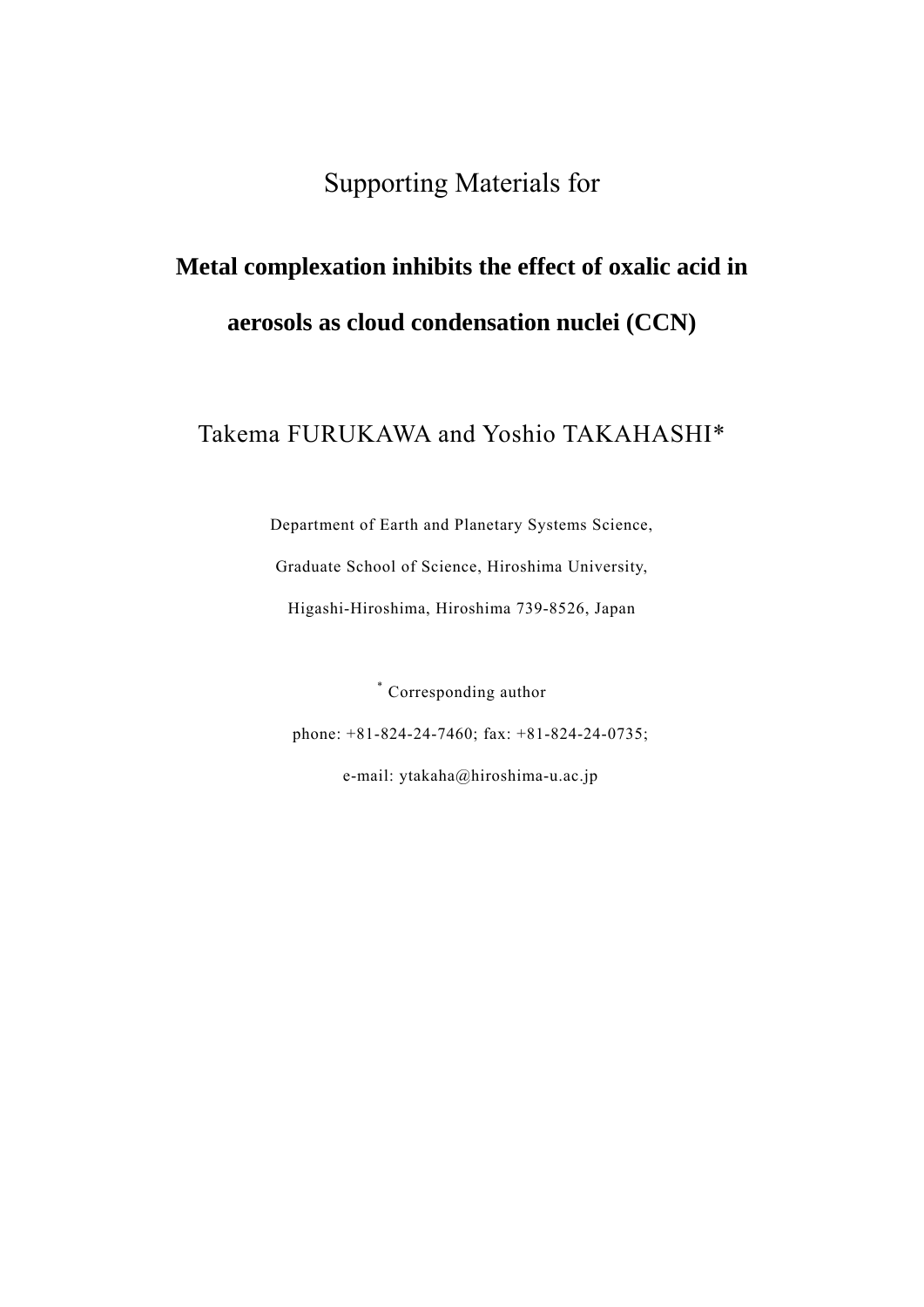Table S1 List of sampling locations.

| Observation<br>station | Location name                    | Latitude<br>(N) | Longitude<br>(E) | Height<br>(above S.L./m) |
|------------------------|----------------------------------|-----------------|------------------|--------------------------|
| Beijing                | Institute of Atmospheric Physics | 39.93           | 116.35           | 100                      |
| Tsukuba                | Geological Survey of Japan       | 36.06           | 140.14           | 44                       |
| Hedo                   | Cape of Hedo                     | 26.87           | 128.26           | 60                       |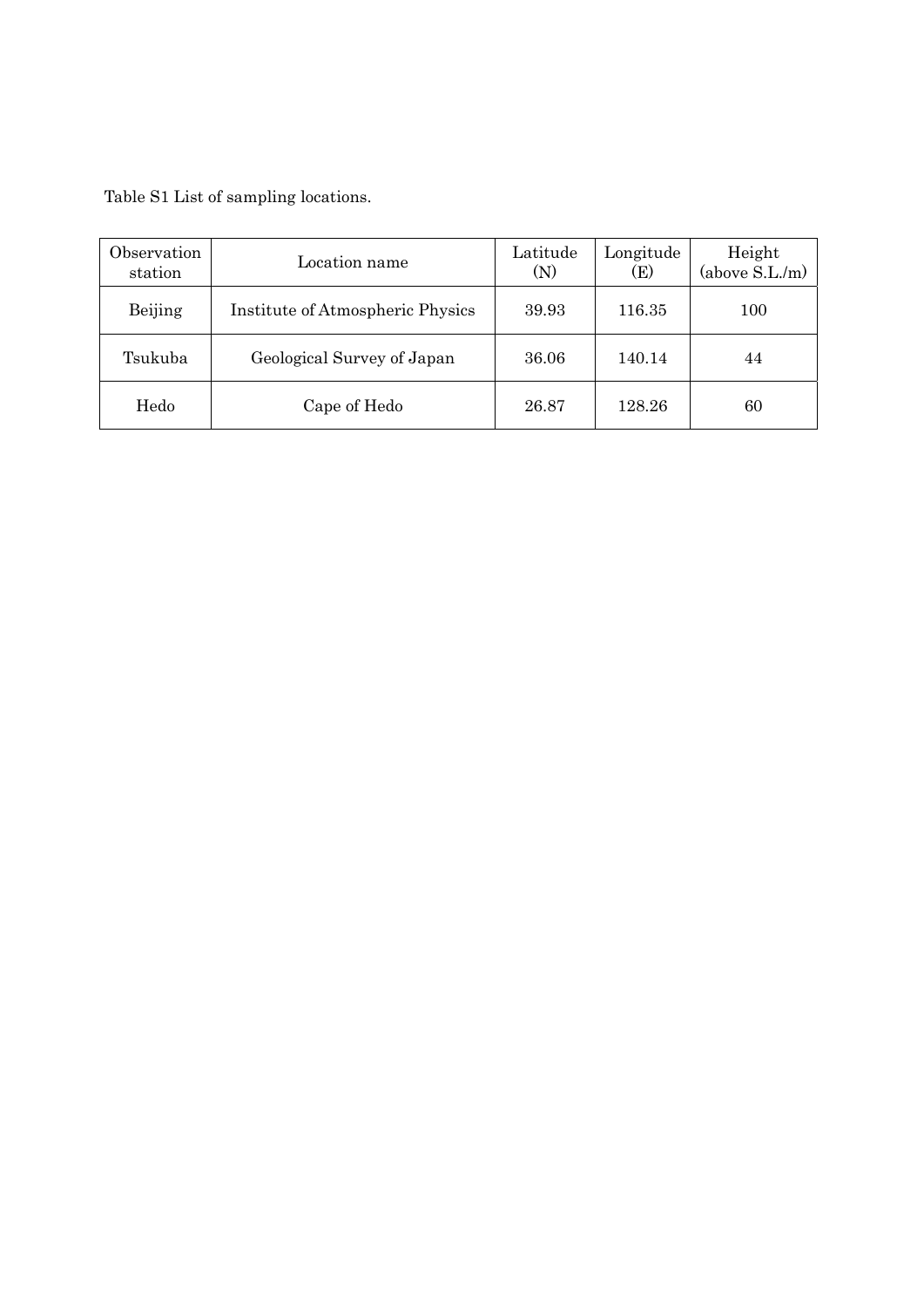| (a)                         |                        |       |                                                      |                                                          |                                        |
|-----------------------------|------------------------|-------|------------------------------------------------------|----------------------------------------------------------|----------------------------------------|
| Winter                      |                        |       |                                                      |                                                          |                                        |
| Diameter<br>range $(\mu m)$ | Mean<br>size $(\mu m)$ | dlogD | nss- $SO_4^2$<br>$\left(\text{nmol/m}^3\right)^{*3}$ | total $SO_4^{2-}$<br>$\left(\text{nmol/m}^3\right)^{*3}$ | nss-sulfate / total $SO_4^2$<br>$(\%)$ |
| $0.08 - 0.43$ <sup>*1</sup> | 0.25                   | 0.73  | 6.28                                                 | 6.28                                                     | 100                                    |
| $0.65 - 0.43$               | 0.54                   | 0.18  | 8.57                                                 | 8.57                                                     | 100                                    |
| $1.1 - 0.65$                | 0.88                   | 0.23  | 9.73                                                 | 9.73                                                     | 100                                    |
| $2.1 - 1.1$                 | 1.6                    | 0.28  | 3.67                                                 | 3.72                                                     | 98.2                                   |
| $3.3 - 2.1$                 | 2.7                    | 0.20  | 1.69                                                 | 1.91                                                     | 88.6                                   |
| $4.7 - 3.3$                 | 4.0                    | 0.15  | 0.831                                                | 1.29                                                     | 64.5                                   |
| $7.0 - 4.7$                 | 5.9                    | 0.17  | 0.641                                                | 1.02                                                     | 62.7                                   |
| $11 - 7.0$                  | 9.0                    | 0.20  | 0.270                                                | 0.492                                                    | 54.9                                   |
| $11-20$ * <sup>2</sup>      | 15.5                   | 0.44  | 0.532                                                | 0.893                                                    | 59.8                                   |
|                             |                        | Total | 32.2                                                 | 33.9                                                     | 95.0                                   |

Table S2. Concentrations ( $dC/dlogD$  (nmol/m<sup>3</sup>)) of non-sea salt sulfate (nss-sulfate) and total sulfate, and the ratio of [nss-sulfate]/[total sulfate] (%) in aerosols in (a) winter and (b) summer.

(b)

| Summer                      |                        |       |                                                 |                                               |                                        |
|-----------------------------|------------------------|-------|-------------------------------------------------|-----------------------------------------------|----------------------------------------|
| Diameter<br>range $(\mu m)$ | Mean size<br>$(\mu m)$ | dlogD | nss- $SO_4^2$<br>$*3$<br>(nmol/m <sup>3</sup> ) | total $SO_4^2$<br>$(nmol/m^3)^*$ <sup>3</sup> | nss-sulfate / total $SO_4^2$<br>$(\%)$ |
| $0.08 - 0.43$ <sup>*1</sup> | 0.25                   | 0.73  | 9.56                                            | 9.56                                          | 100                                    |
| $0.65 - 0.43$               | 0.54                   | 0.18  | 18.7                                            | 18.5                                          | 100                                    |
| $1.1 - 0.65$                | 0.88                   | 0.23  | 25.5                                            | 25.5                                          | 100                                    |
| $2.1 - 1.1$                 | 1.6                    | 0.28  | 17.9                                            | 18.0                                          | 99.6                                   |
| $3.3 - 2.1$                 | 2.7                    | 0.20  | 6.26                                            | 7.06                                          | 88.7                                   |
| $4.7 - 3.3$                 | 4.0                    | 0.15  | 1.95                                            | 3.39                                          | 57.4                                   |
| $7.0 - 4.7$                 | 5.9                    | 0.17  | 1.23                                            | 2.35                                          | 52.4                                   |
| $11 - 7.0$                  | 9.0                    | 0.20  | 0.724                                           | 1.17                                          | 62.0                                   |
| $11-20$ * <sup>2</sup>      | 15.5                   | 0.44  | 2.27                                            | 2.67                                          | 85.2                                   |
|                             |                        | Total | 84.1                                            | 88.2                                          | 95.3                                   |

 $*$ <sup>1</sup> Minimum size of the stage was assumed as 0.08  $\mu$ m.

 $*$ <sup>2</sup> Maximum size of the stage was assumed as 20  $\mu$ m.

\*<sup>3</sup> Concentration as measured (before normalized by dlogD).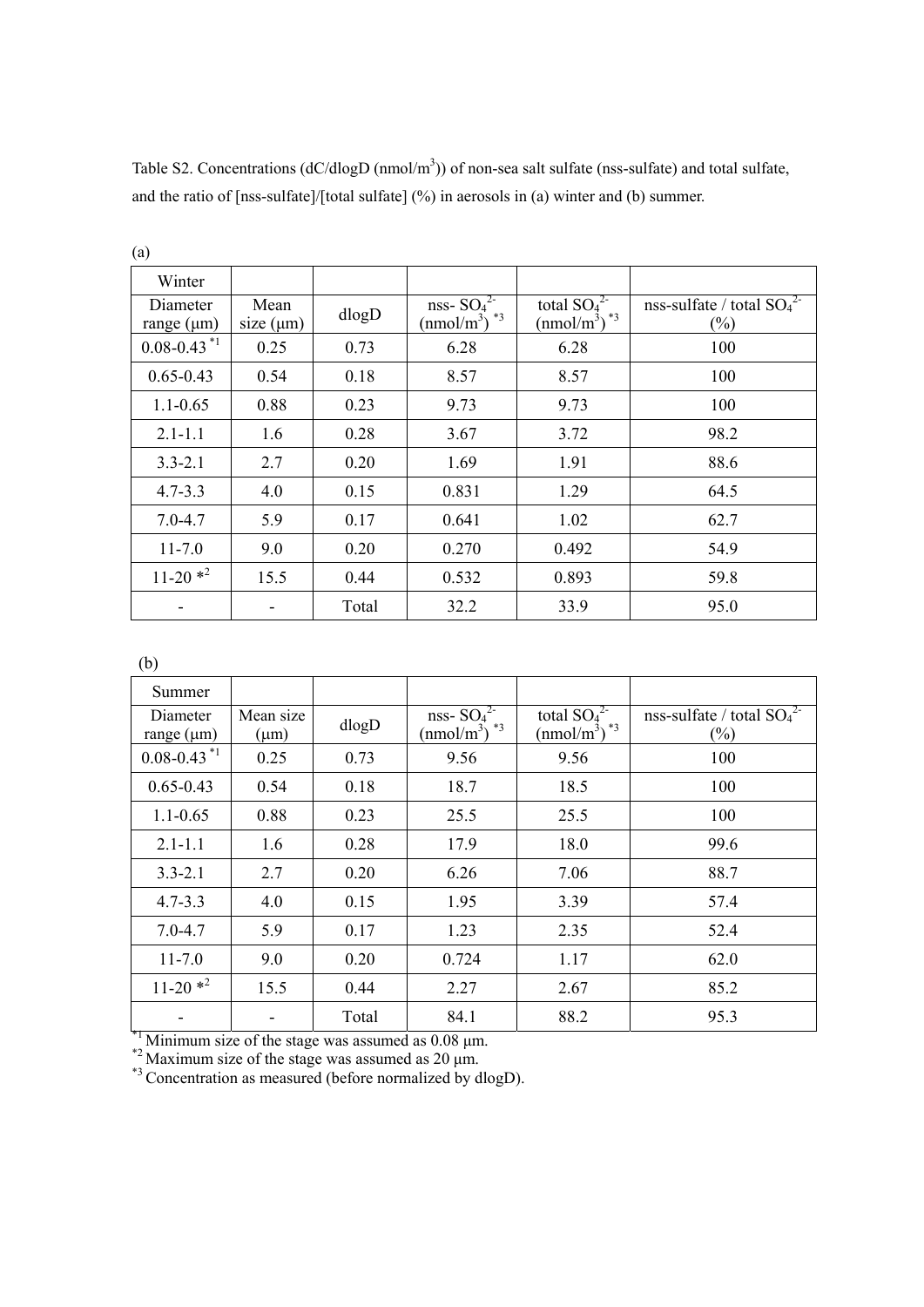Table S3. Concentrations (nmol/m<sup>3</sup>; before normalized by dlogD) of water soluble components in aerosols; (a) winter, (b) summer, and (c) winter/summer.

| Diameter range $(\mu m)$ | Mean size $(\mu m)$ | dlogD | Oxalate | $Cl^2$ | NO <sub>3</sub> | $SO_4^2$ | $Ca^{2+}$ | $Na+$                    | $NH_4$ <sup>+</sup>      | $Mg^{2+}$      | $Zn^{2+}$ |
|--------------------------|---------------------|-------|---------|--------|-----------------|----------|-----------|--------------------------|--------------------------|----------------|-----------|
| $0.08 - 0.43$            | 0.25                | 0.73  | 0.471   | 1.27   | 3.56            | 6.28     | 0.0686    | $\overline{\phantom{a}}$ | 49.2                     | $\blacksquare$ | 0.0774    |
| $0.65 - 0.43$            | 0.54                | 0.18  | 0.394   | 1.59   | 3.91            | 8.57     | 0.0616    | $\overline{\phantom{a}}$ | 44.5                     | $\overline{a}$ | 0.140     |
| $1.1 - 0.65$             | 0.88                | 0.23  | 0.444   | 5.77   | 10.1            | 9.73     | 0.222     | $\blacksquare$           | 85.8                     | 0.0255         | 0.343     |
| $2.1 - 1.1$              | 1.6                 | 0.28  | 0.305   | 1.70   | 3.19            | 3.72     | 0.400     | 1.34                     | 15.1                     | 0.104          | 0.395     |
| $3.3 - 2.1$              | 2.7                 | 0.20  | 0.168   | 1.71   | 2.60            | 1.91     | 1.34      | 4.24                     | 2.64                     | 0.228          | 0.324     |
| $4.7 - 3.3$              | 4.0                 | 0.15  | 0.0903  | 2.79   | 2.48            | 1.29     | 1.38      | 8.91                     | $\blacksquare$           | 0.228          | 0.143     |
| $7.0 - 4.7$              | 5.9                 | 0.17  | 0.0821  | 2.06   | 1.92            | 1.02     | 1.51      | 7.45                     | $\overline{\phantom{a}}$ | 0.223          | 0.0714    |
| $11 - 7.0$               | 9.0                 | 0.20  | 0.0368  | 1.00   | 0.740           | 0.492    | 0.824     | 4.34                     | $\overline{\phantom{0}}$ | 0.0774         | 0.0234    |
| $11-20$                  | 15.5                | 0.44  | 0.0770  | 1.75   | 1.28            | 0.893    | 1.92      | 7.00                     | $\overline{\phantom{a}}$ | 0.151          | 0.0246    |

(a) Winter (January 21 to February 12, 2002)

(b) Summer (July 28 to August 13, 2002)

| Diameter range $(\mu m)$ | Mean size $(\mu m)$ | dlogD | Oxalate | $Cl-$ | NO <sub>3</sub> | SO <sub>4</sub> <sup>2</sup> | $Ca^{2+}$ | $Na+$                    | $NH_4$ <sup>+</sup> | $Mg^{2+}$      | $Zn^{2+}$ |
|--------------------------|---------------------|-------|---------|-------|-----------------|------------------------------|-----------|--------------------------|---------------------|----------------|-----------|
| $0.08 - 0.43$            | 0.25                | 0.73  | 0.0730  | 0.123 | 0.193           | 9.56                         | 0.0307    | $\sim$                   | 51.2                | -              | 0.0584    |
| $0.65 - 0.43$            | 0.54                | 0.18  | 0.230   | 0.220 | 0.252           | 18.7                         | 0.0536    | $\blacksquare$           | 93.6                | -              | 0.0866    |
| $1.1 - 0.65$             | 0.88                | 0.23  | 0.338   | 0.105 | 0.524           | 25.5                         | 0.186     | $\overline{\phantom{a}}$ | 78.9                | $\blacksquare$ | 0.232     |
| $2.1 - 1.1$              | 1.6                 | 0.28  | 0.426   | 0.196 | 0.834           | 17.9                         | 0.389     | 1.25                     | 37.5                | 1.31           | 0.448     |
| $3.3 - 2.1$              | 2.7                 | 0.20  | 0.520   | 1.42  | 4.50            | 7.06                         | 0.942     | 15.6                     | 5.22                | 1.49           | 0.390     |
| $4.7 - 3.3$              | 4.0                 | 0.15  | 0.314   | 3.42  | 8.09            | 3.39                         | 1.61      | 28.2                     | $\blacksquare$      | 0.849          | 0.191     |
| $7.0 - 4.7$              | 5.9                 | 0.17  | 0.161   | 3.52  | 7.34            | 2.35                         | 2.14      | 21.8                     | $\blacksquare$      | 0.915          | 0.113     |
| $11 - 7.0$               | 9.0                 | 0.20  | 0.0844  | 1.42  | 4.12            | 1.17                         | 1.57      | 8.64                     | $\blacksquare$      | 0.668          | 0.0548    |
| $11-20$                  | 15.5                | 0.44  | 0.0955  | 1.53  | 1.65            | 2.67                         | 3.94      | 7.70                     | $\blacksquare$      | 0.328          | 0.0744    |

(c) Winter / Summer

| Diameter range $(\mu m)$ | Mean size $(\mu m)$ | dlogD | Oxalate | Cl <sub>1</sub> | NO <sub>3</sub> | $SO_4^2$ | $Ca^{2+}$ | $Na+$          | $NH_4$ <sup>+</sup>      | $Mg^{2+}$                | $Zn^{2+}$ |
|--------------------------|---------------------|-------|---------|-----------------|-----------------|----------|-----------|----------------|--------------------------|--------------------------|-----------|
| $0.08 - 0.43$            | 0.25                | 0.73  | 4.76    | 7.52            | 13.4            | 0.477    | 1.65      | $\blacksquare$ | 0.701                    | -                        | 0.971     |
| $0.65 - 0.43$            | 0.54                | 0.18  | 0.308   | 1.30            | 2.79            | 0.0826   | 0.205     | Ξ.             | 0.086                    | $\overline{\phantom{0}}$ | 0.292     |
| $1.1 - 0.65$             | 0.88                | 0.23  | 0.304   | 12.7            | 4.44            | 0.0876   | 0.258     | $\blacksquare$ | 0.251                    | -                        | 0.338     |
| $2.1 - 1.1$              | 1.6                 | 0.28  | 0.202   | 2.44            | 1.07            | 0.0582   | 0.288     | 0.300          | 0.113                    | 0.0224                   | 0.247     |
| $3.3 - 2.1$              | 2.7                 | 0.20  | 0.0646  | 0.240           | 0.116           | 0.0542   | 0.284     | 0.0546         | 0.101                    | 0.0306                   | 0.165     |
| $4.7 - 3.3$              | 4.0                 | 0.15  | 0.0432  | 0.122           | 0.0461          | 0.0570   | 0.129     | 0.0476         | $\overline{\phantom{0}}$ | 0.0404                   | 0.113     |
| $7.0 - 4.7$              | 5.9                 | 0.17  | 0.0869  | 0.100           | 0.0445          | 0.0745   | 0.120     | 0.0583         | $\blacksquare$           | 0.0413                   | 0.107     |
| $11 - 7.0$               | 9.0                 | 0.20  | 0.0872  | 0.141           | 0.0360          | 0.0842   | 0.104     | 0.100          | $\sim$                   | 0.0232                   | 0.0850    |
| $11 - 20$                | 15.5                | 0.44  | 0.354   | 0.502           | 0.340           | 0.147    | 0.214     | 0.400          | $\overline{\phantom{0}}$ | 0.203                    | 0.147     |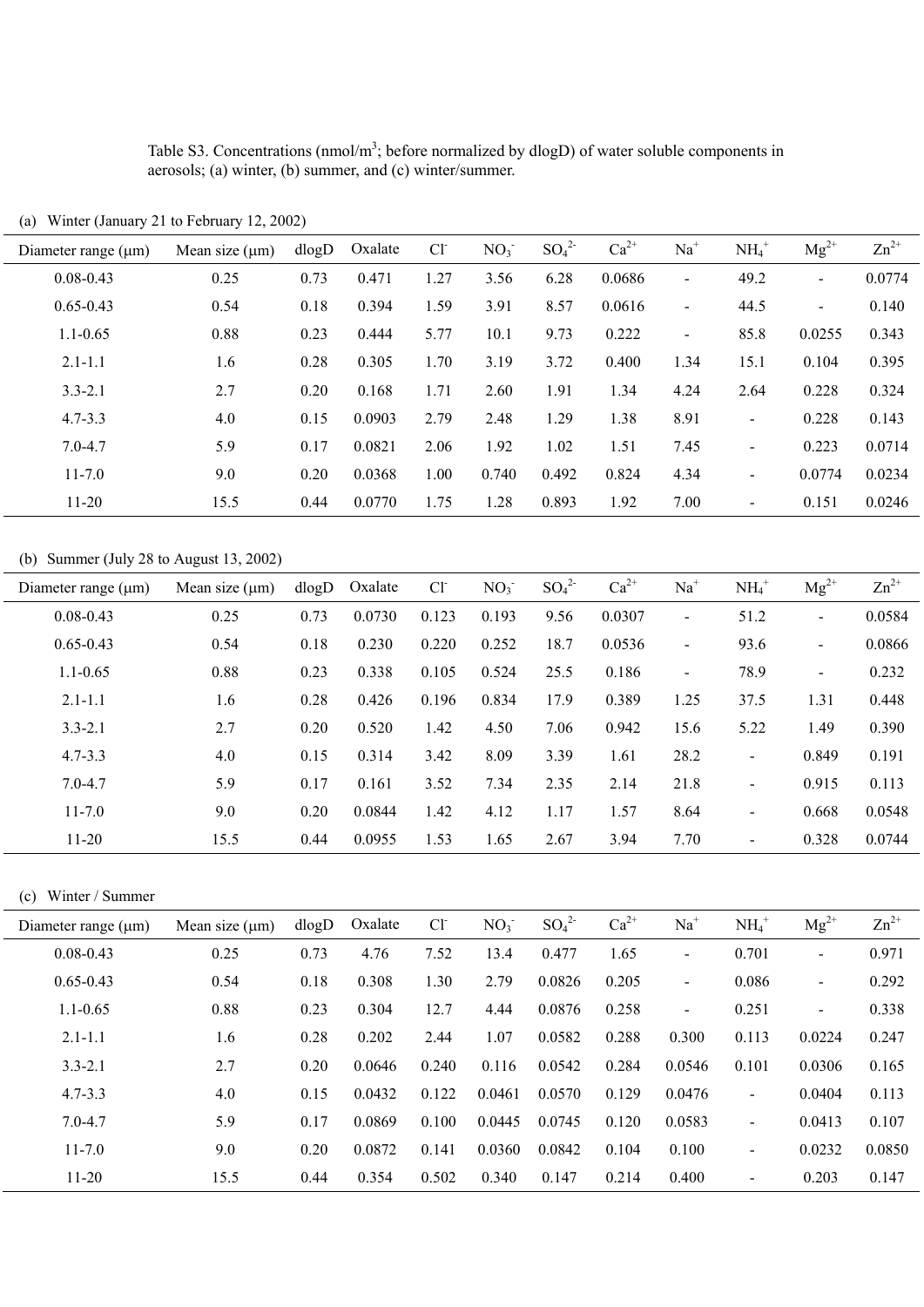| Winter           |                       |                     |                     |                      |                     |                     |                   |           |
|------------------|-----------------------|---------------------|---------------------|----------------------|---------------------|---------------------|-------------------|-----------|
|                  | Oxalate               | $Cl-$               | NO <sub>3</sub>     | $\mathrm{SO_4}^{2-}$ | $Ca^{2+}$           | $\mathrm{Na}^+$     | $\mathrm{NH_4}^+$ | $Mg^{2+}$ |
| Oxalate          | 1.00                  |                     |                     |                      |                     |                     |                   |           |
| $Cl-$            | 0.458                 | 1.00                |                     |                      |                     |                     |                   |           |
| NO <sub>3</sub>  | 0.700                 | 0.920               | 1.00                |                      |                     |                     |                   |           |
| $SO_4^2$         | 0.884                 | 0.565               | 0.796               | 1.00                 |                     |                     |                   |           |
| $Ca^{2+}$        | 0.282                 | $8.12\times10^{-3}$ | 0.0971              | 0.321                | 1.00                |                     |                   |           |
| $\mathrm{Na}^+$  | 0.434                 | 0.0370              | 0.196               | 0.434                | 0.850               | 1.00                |                   |           |
| $\text{NH}_4^+$  | 0.695                 | 0.642               | 0.831               | 0.921                | 0.340               | 0.425               | 1.00              |           |
| $Mg^{2+}$        | 0.113                 | $1.27\times10^{-3}$ | 0.0490              | 0.211                | 0.884               | 0.685               | 0.296             | 1.00      |
| $\text{Zn}^{2+}$ | 0.561                 | 0.379               | 0.445               | 0.320                | $1.60\times10^{-5}$ | 0.0548              | 0.168             | 0.0621    |
|                  |                       |                     |                     |                      |                     |                     |                   |           |
| Summer           |                       |                     |                     |                      |                     |                     |                   |           |
|                  | Oxalate               | Cl <sup>2</sup>     | NO <sub>3</sub>     | $SO_4^2$             | $Ca^{2+}$           | $\mathrm{Na}^+$     | $NH_4^+$          | $Mg^{2+}$ |
| Oxalate          | 1.00                  |                     |                     |                      |                     |                     |                   |           |
| CI               | 0.0140                | 1.00                |                     |                      |                     |                     |                   |           |
| NO <sub>3</sub>  | $4.03\times10^{-4}$   | 0.943               | 1.00                |                      |                     |                     |                   |           |
| $SO_4^2$         | 0.432                 | 0.333               | 0.287               | 1.00                 |                     |                     |                   |           |
| $Ca^{2+}$        | 0.0240                | 0.791               | 0.812               | 0.352                | 1.00                |                     |                   |           |
| $\mathrm{Na}^+$  | $2.82 \times 10^{-3}$ | 0.913               | 0.951               | 0.303                | 0.650               | 1.00                |                   |           |
| $\text{NH}_4^+$  | 0.132                 | 0.406               | 0.418               | 0.815                | 0.498               | 0.427               | 1.00              |           |
| $Mg^{2+}$        | 0.183                 | 0.654               | 0.774               | 0.0790               | 0.507               | 0.814               | 0.292             | 1.00      |
| $\text{Zn}^{2+}$ | 0.899                 | 0.025               | $6.72\times10^{-4}$ | 0.357                | 0.0160              | $1.40\times10^{-4}$ | 0.0608            | 0.170     |

Table S4. Correlation coefficient  $(R^2)$  between some ions at various particle diameters.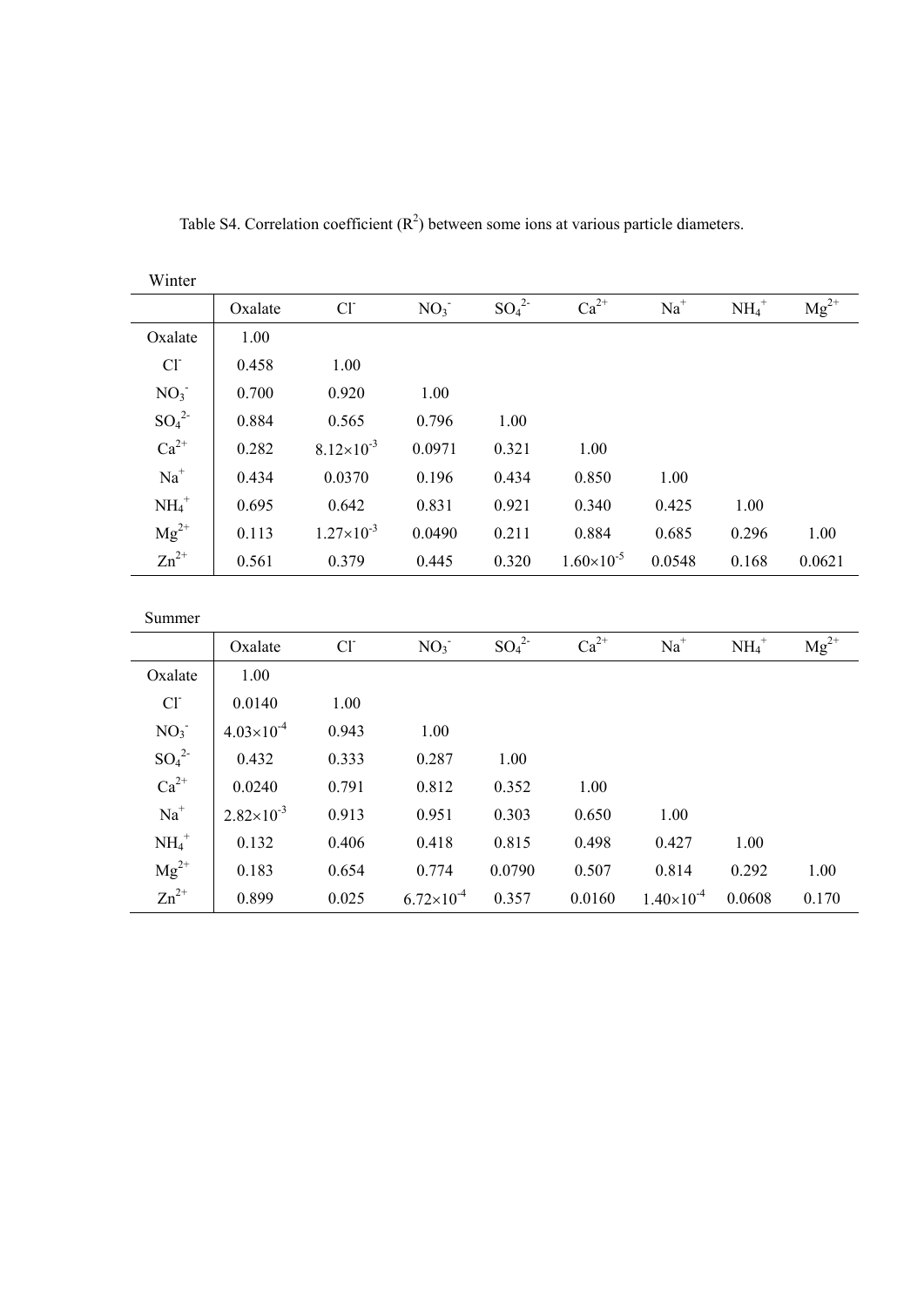| Winter                      |          |          |          |
|-----------------------------|----------|----------|----------|
| Particle diameter $(\mu m)$ | Ca-XANES | Zn-XANES | Zn-EXAFS |
| >11                         | 0.00117  | 0.000998 |          |
| $11 - 7.0$                  | 0.000773 | 0.00228  |          |
| $7.0 - 4.7$                 | 0.000698 | 0.000422 |          |
| $4.7 - 3.3$                 | 0.000749 | 0.000245 |          |
| $3.3 - 2.1$                 | 0.000170 | 0.00210  | 0.0349   |
| $2.1 - 1.1$                 | 0.000904 | 0.000248 | 0.0340   |
| $1.1 - 0.65$                | 0.00104  | 0.00263  | 0.0289   |
| $0.65 - 0.43$               | 0.00132  | 0.000732 | 0.0212   |
| ${}_{\leq 0.43}$            |          | 0.00169  |          |
|                             |          |          |          |

Table S5. The R factors of Ca K-edge XANES fitting and Zn K-edge XANES and EXAFS fitting.

| Summer                      |          |          |             |
|-----------------------------|----------|----------|-------------|
| Particle diameter $(\mu m)$ | Ca       | Zn       | $Zn$ -EXAFS |
| $-11$<br>>                  | 0.00124  | 0.000921 |             |
| $11 - 7.0$                  | 0.00107  | 0.000481 |             |
| $7.0 - 4.7$                 | 0.000846 | 0.00198  |             |
| $4.7 - 3.3$                 | 0.000680 | 0.000331 |             |
| $3.3 - 2.1$                 | 0.00255  | 0 000154 | 0.0296      |
| $2.1 - 1.1$                 | 0.000512 | 0.000527 | 0.0370      |
| $1.1 - 0.65$                | 0.000891 | 0.00553  |             |
| $0.65 - 0.43$               |          | 0.000560 | 0.0301      |
| ${}_{0.43}$                 |          | 0.00172  |             |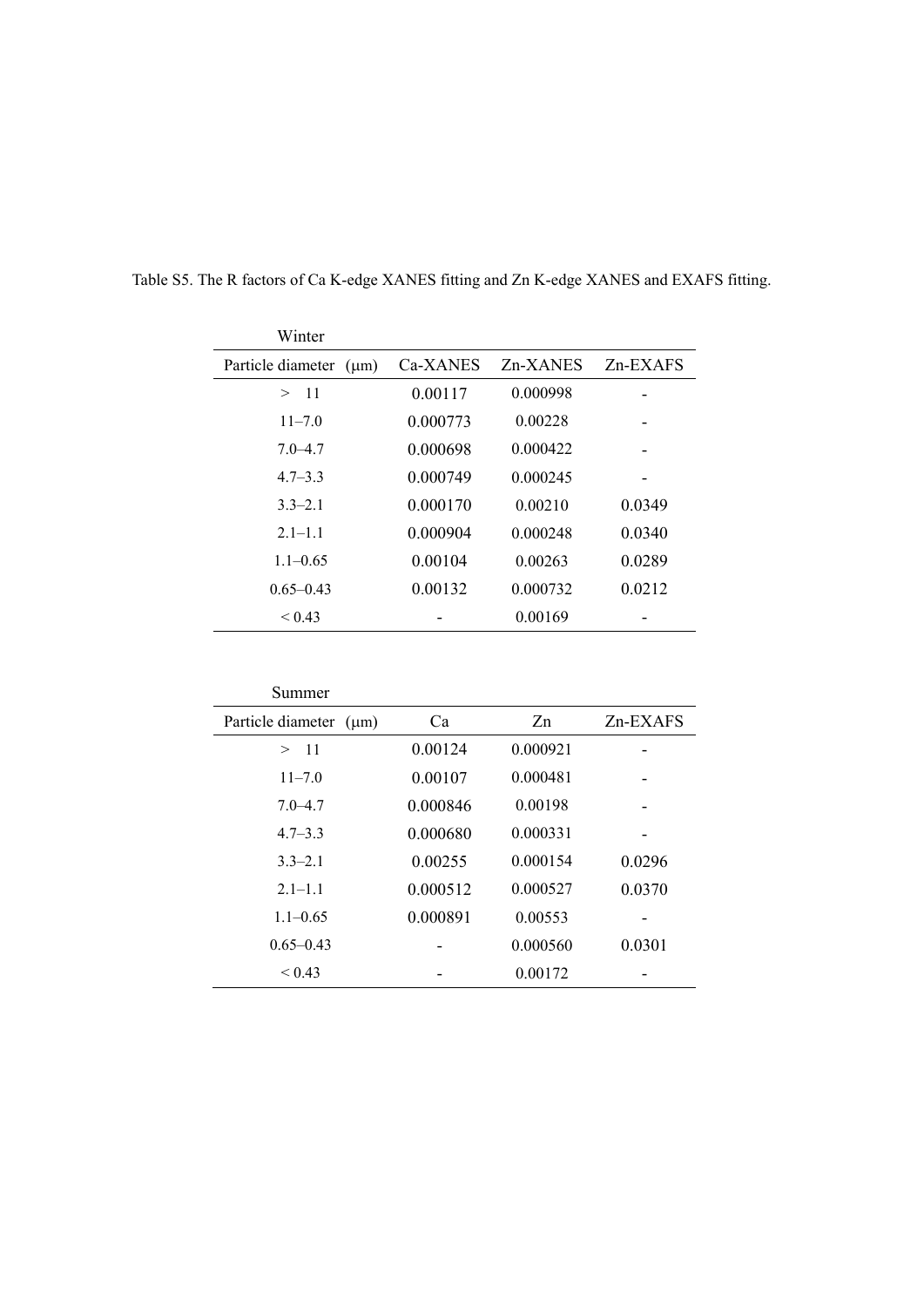

Figure S1. Three dimensional backward trajectory analysis in sampling periods; (a) winter; (b) summer. The NOAA/ARL HYSPLIT model (Draxler and Rolph, 2003) was used for the calculation. The trajectories started at the altitude of 1000 m above the sampling site in Tsukuba.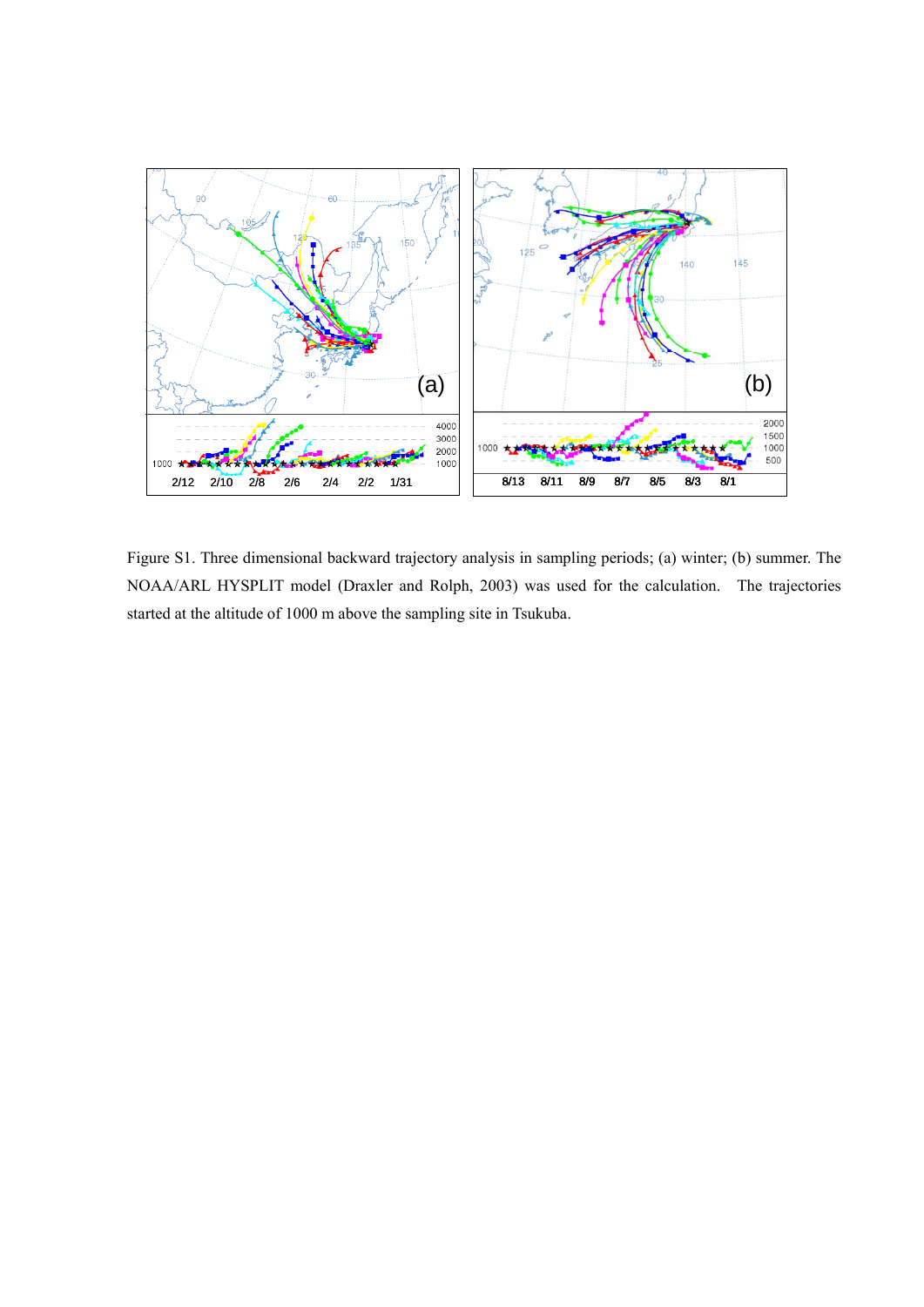

Figure S2. Size distribution of oxalic acid in aerosols at various sites.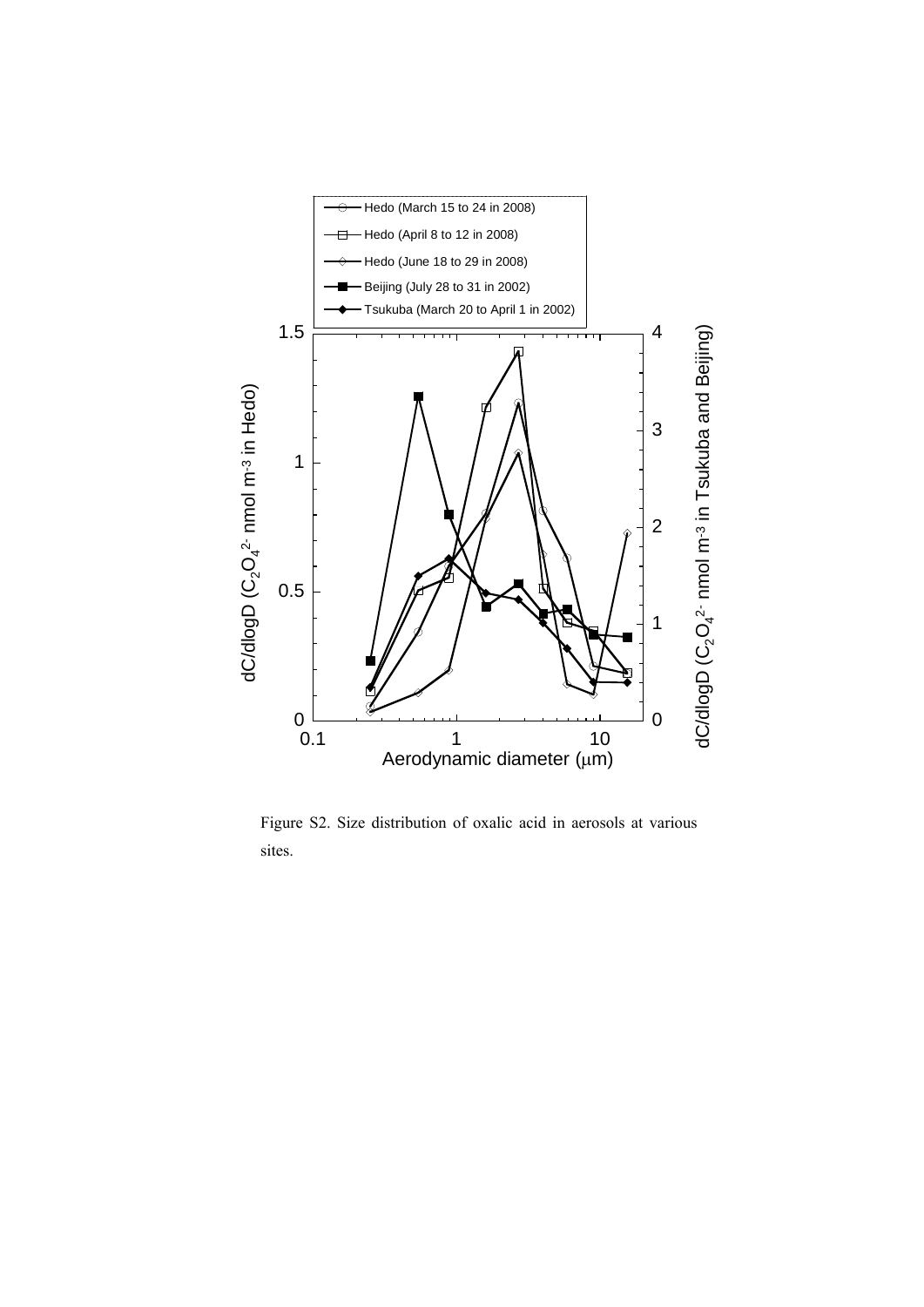

Figure S3. Enrichment Factor of sea salt particles of  $Ca^{2+}$  and  $Mg^{2+}$  in each period.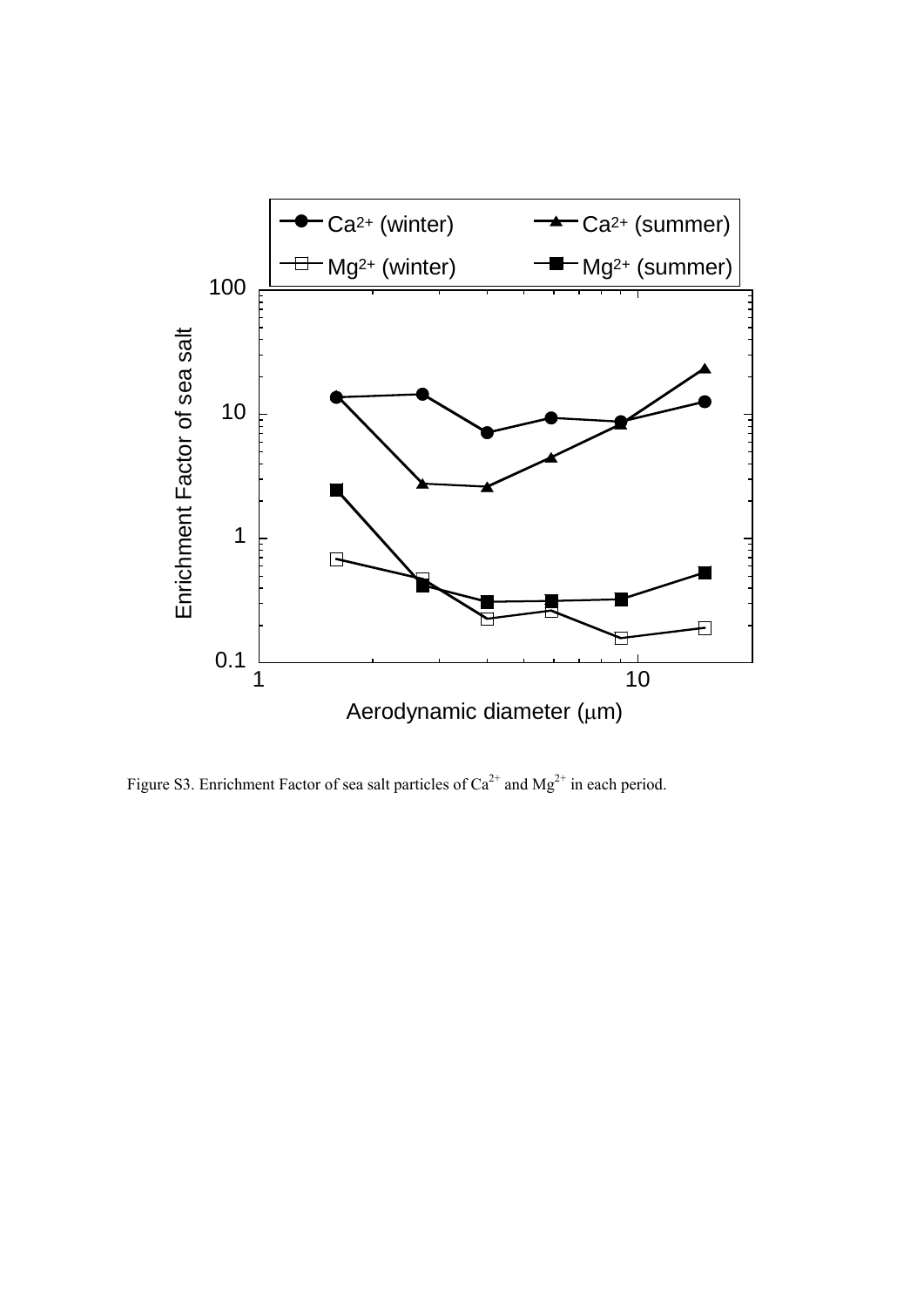

Figure S4. Calcium K-edge XANES; (a) Ca standard materials; (b) coarse particle samples (open circle: samples; lines: fitting) during winter and summer at Tsukuba with standard materials used for fitting.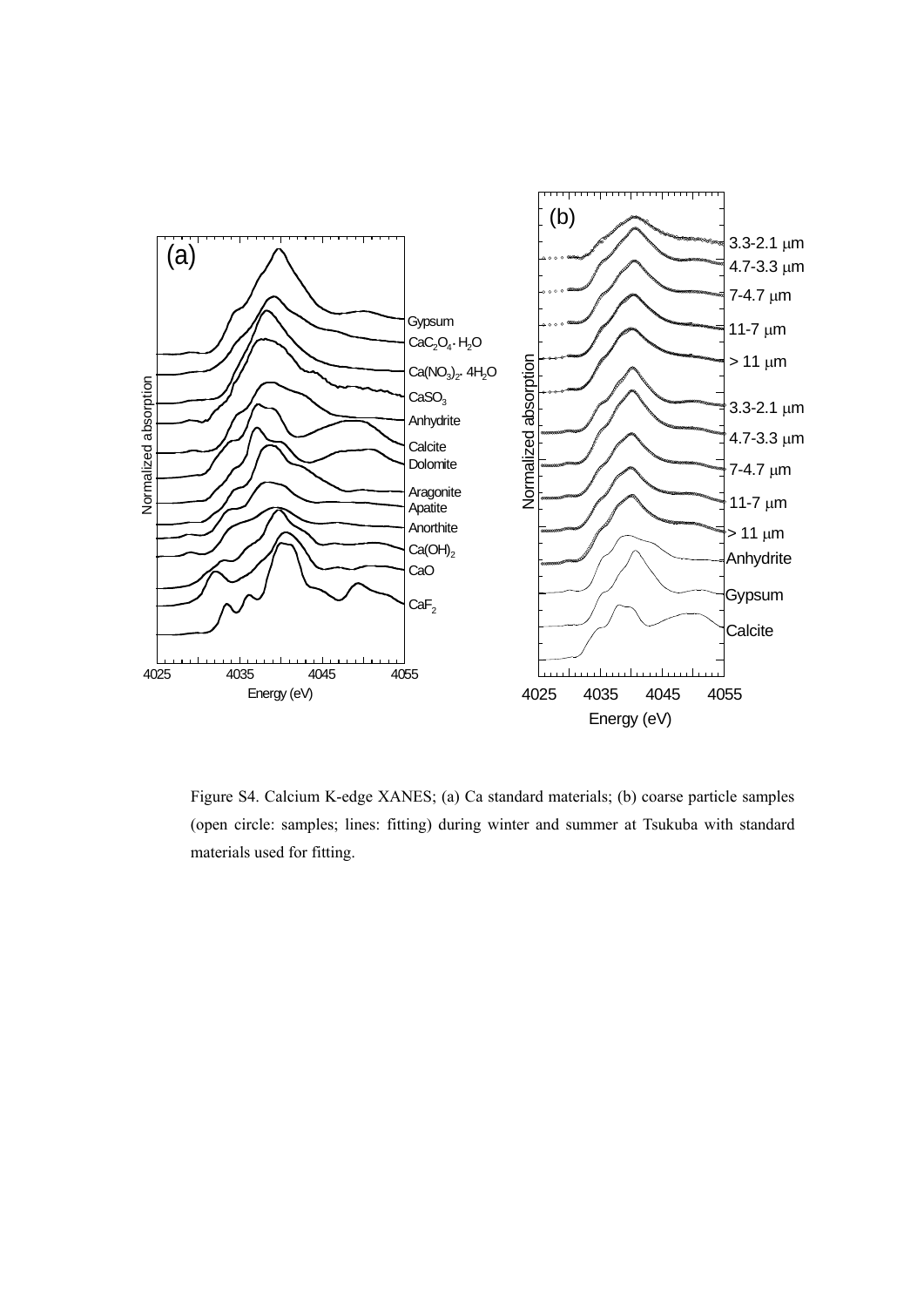

Figure S5. Fitting results of the samples with various standard materials. A circle and ellipses represent the regions of misfit. (a) fitting by Ca nitrate  $+$  Ca oxalate  $+$  gypsum (dashed line,  $R = 0.00104$ ), Ca nitrate + gypsum (triangle,  $R = 0.00436$ ), and aerosol samples of 2.1-1.1  $\mu$ m in winter (circle). (b) fitting result (line) by gypsum (triangle) + anhydrite (triangle) with the spectrum of 1.1-0.65  $\mu$ m in winter (circle), and R = 0.00359.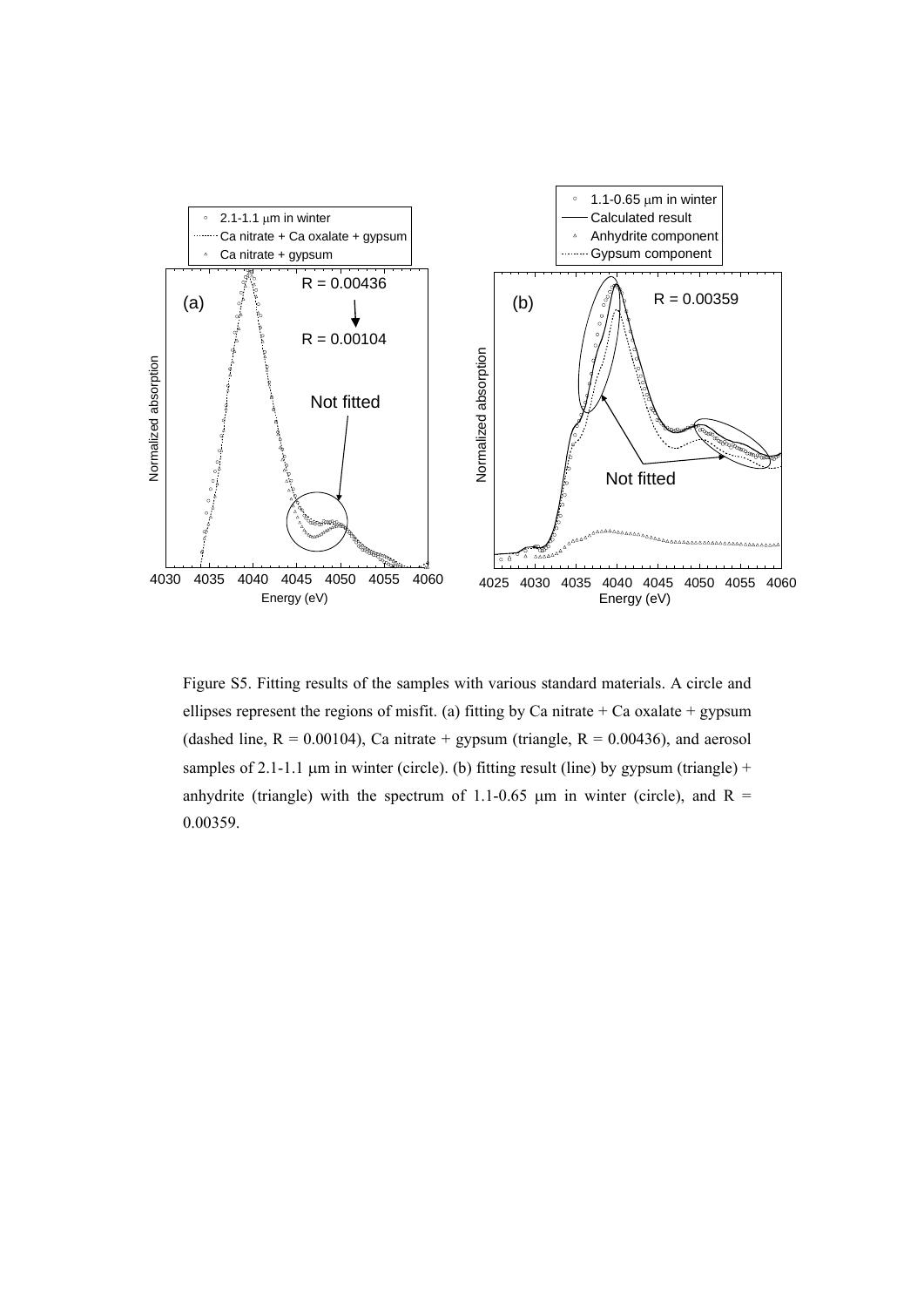

Figure S6. Zinc K-edge XANES (a) and EXAFS (b) for Zn standard materials.